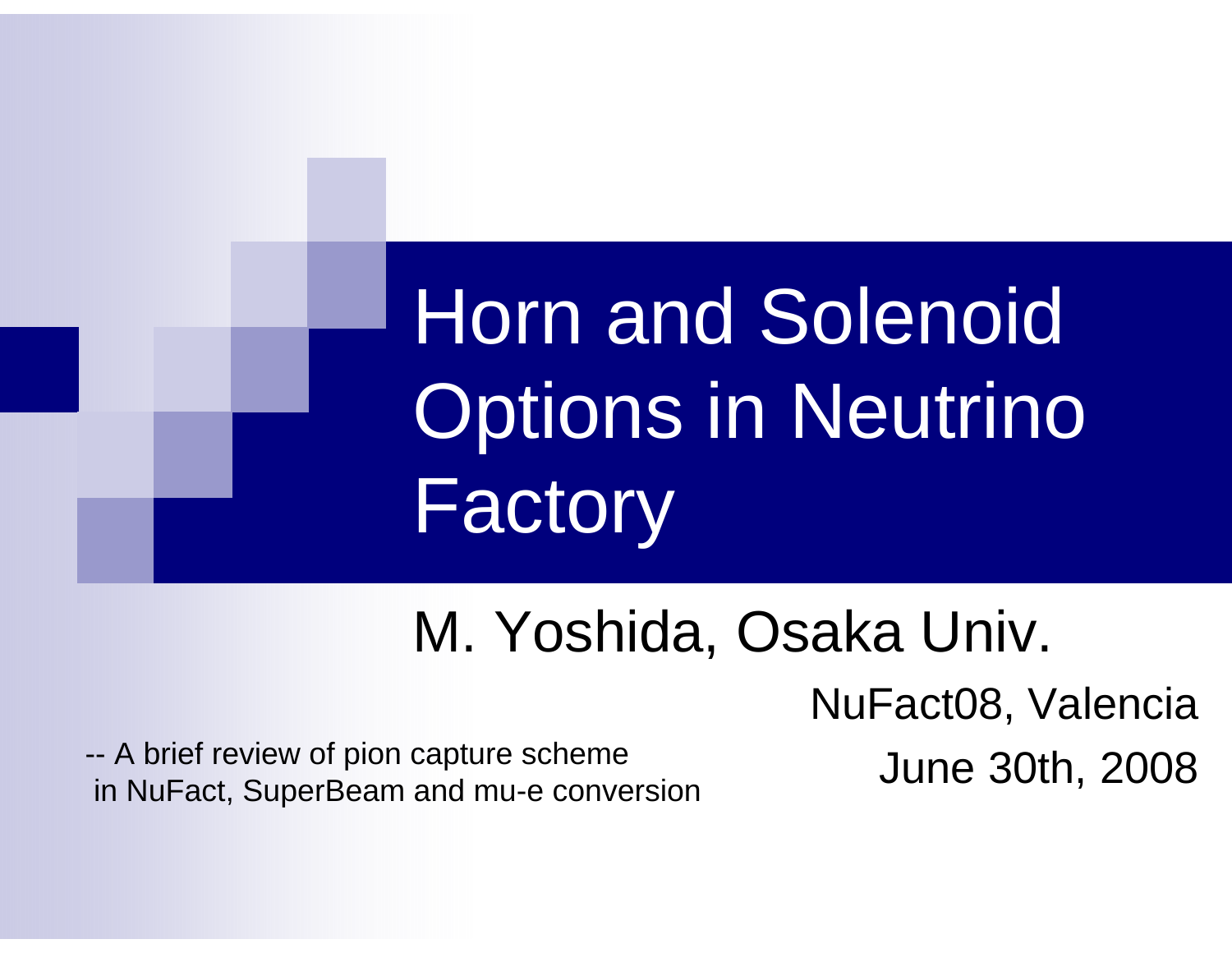### Mission of pion capture system

#### k. In neutrino factory

- $\Box$ use accelerated muons
- $\Box$  need muons in small radius and small divergence for accelerating
- $\Box$  utilize pions less than 1GeV
	- muons around 0.2 GeV/c for cooling
- k. In SuperBeam
	- $\Box$  use forward-focused pions
		- **point to parallel**
	- $\Box$  need pions with small divergence to achieve neutrinos at long distance
	- $\Box$  utilize higher energy pions
		- **Detamation configuration provides narrow** band neutrino beam
- $\mathbb{R}^3$  In mu-e conversion experiment
	- $\Box$  use stopped muons with negative charge
	- $\Box$ need muons less than 0.1 GeV/c
	- $\Box$  utilize negative pions around 0.1 GeV/c
		- **prefer to avoid high energy pions for** less background

8GeV, Graphite R=1cm, 5T-Field



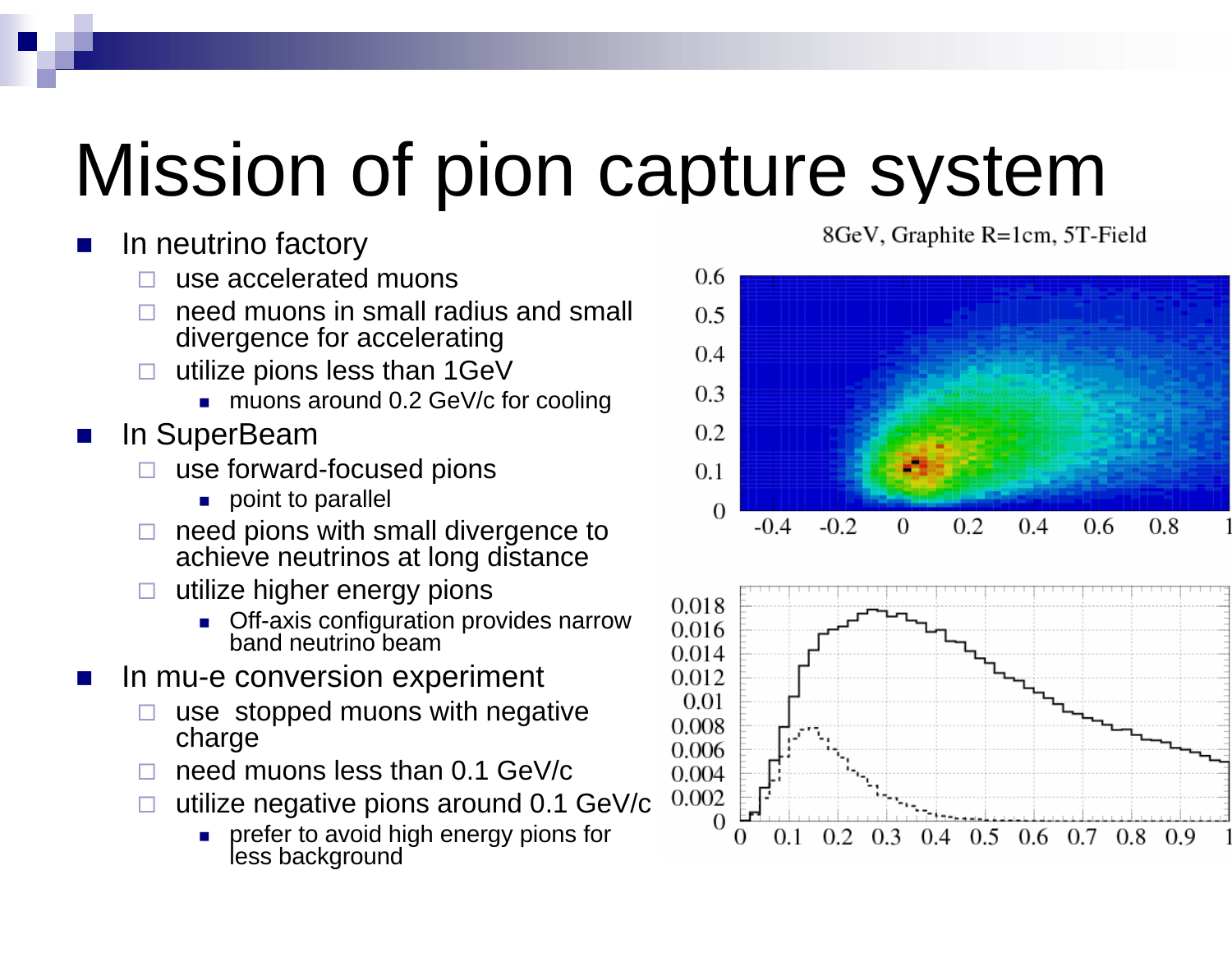## Horn in K2K

- 250 kA in 2.5 msec, 2.2 sec cycle
- Aluminum alloy conductor
	- φ30mm Al target embedded
- **n** Thermal load
	- □ 14.4 kJ/pulse (Joule heat 12 kJ/pulse) on 1st horn
- Successful operation over 1 year (>10<sup>7</sup> pulses)

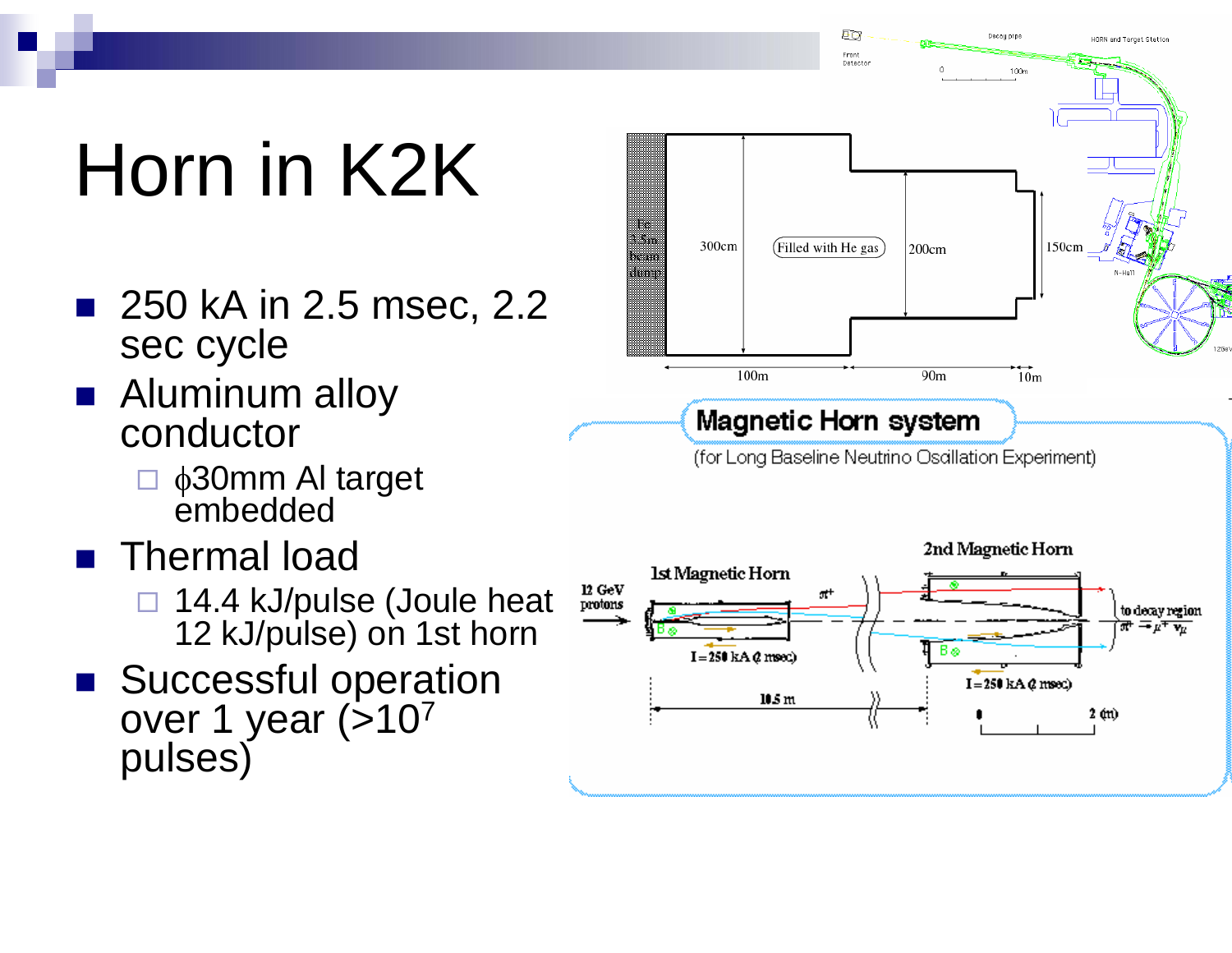#### Solenoid in mu-e conversion exp.

- collect backward soft pions
- 5T at solid target
- **Proton beam dump** located forward
- Solenoid for NF could be used with low energy proton beam.

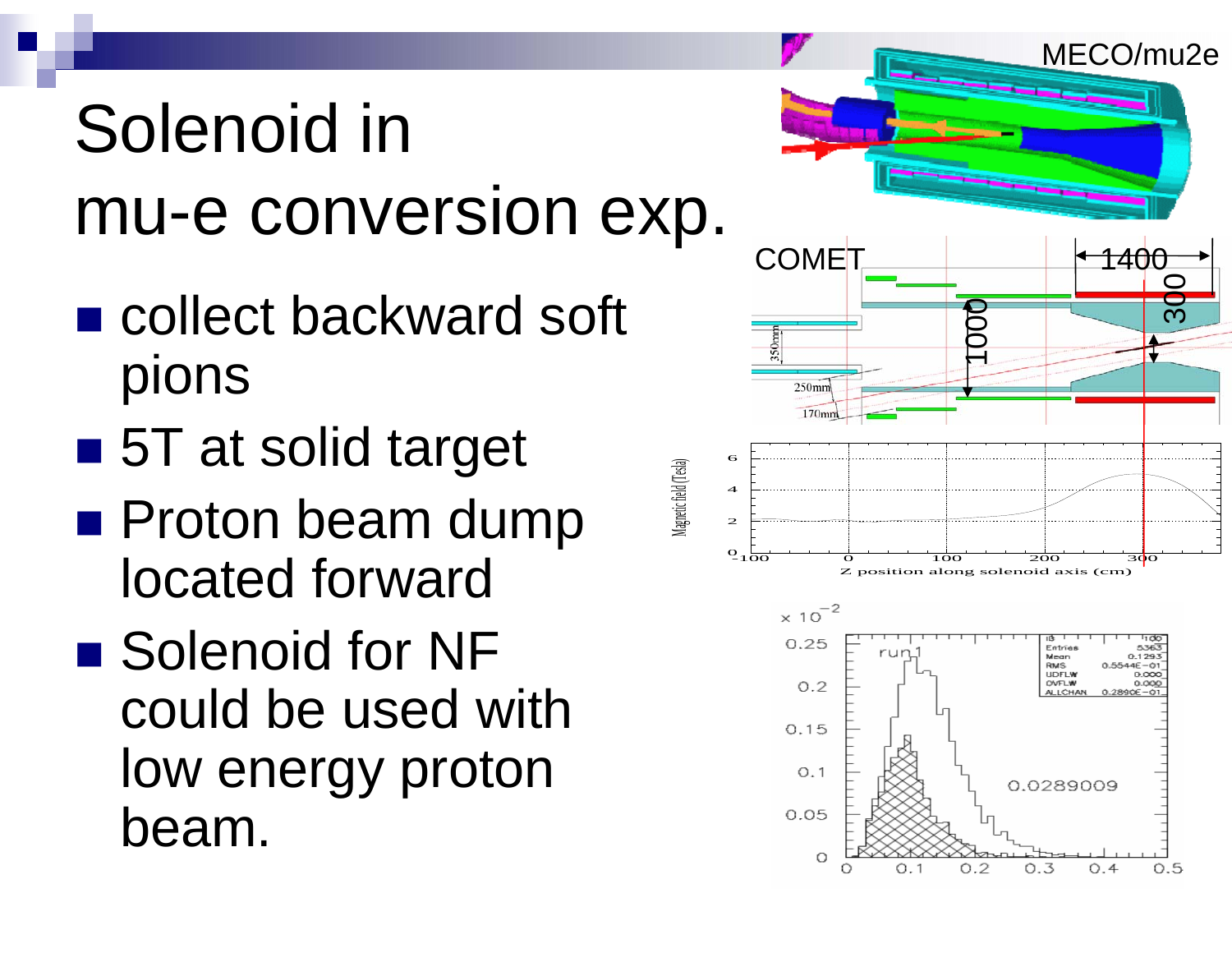#### Tracks in Solenoid

■ Backward pions collected

 $\blacksquare$  6T $\rightarrow$ 1T in 2.5m

 $\blacksquare$  50 % of pions decay at 5 meter

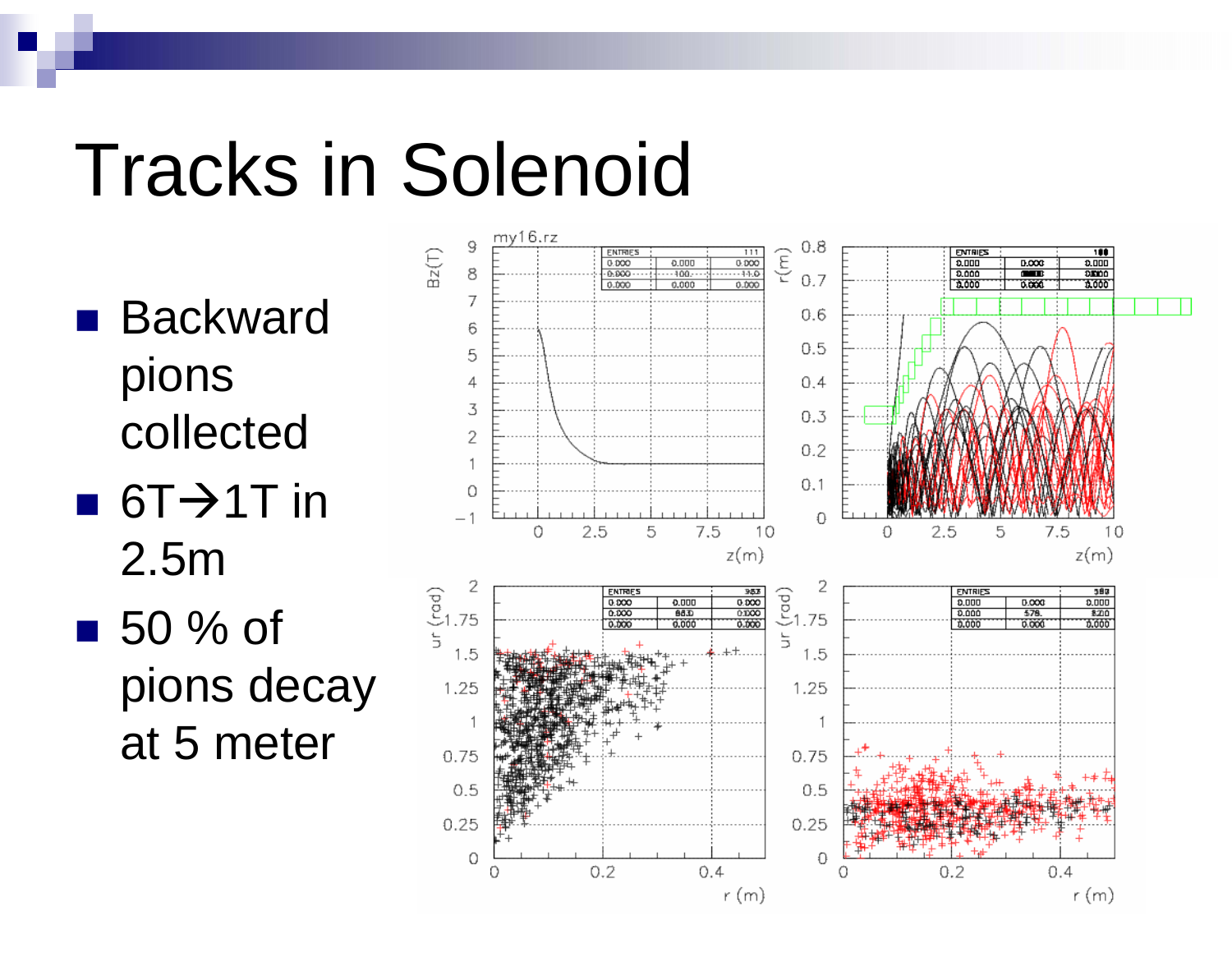#### Solenoid in Neutrino Factory



■ 20T at target, bore = 15 cm

 $Const.=p_{_t}\times r \propto p_{_t}^{2}/B \propto Br^{2}$ 

- $P<sup>t</sup>$ <sub>max</sub>=0.3BR/2
- matching to decay solenoid with 1.75T, bore  $= 60$  cm
- tapered in 6 meter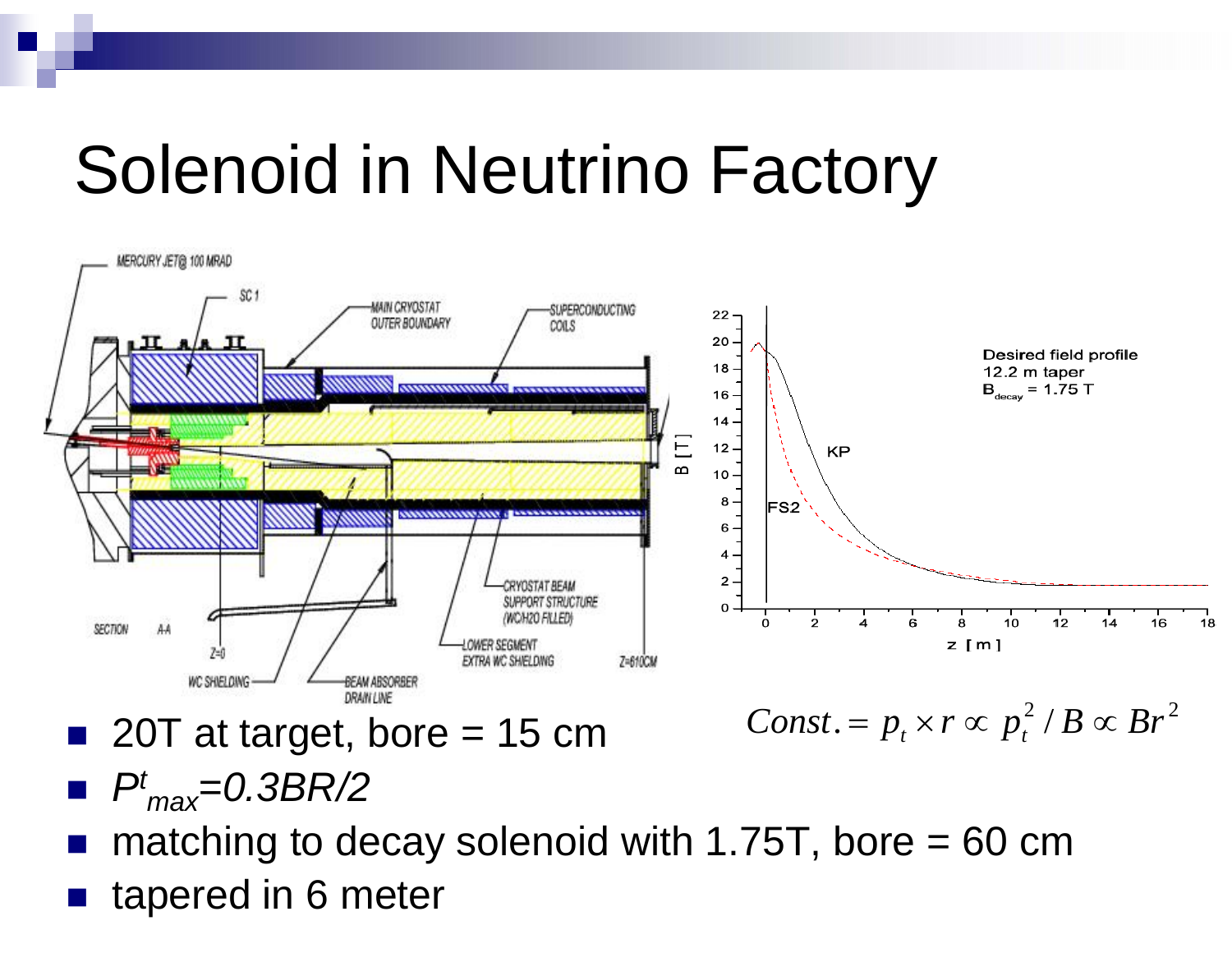

- 50 Hz
- $\mathcal{L}_{\mathcal{A}}$ pulsed current of 300kA (internal horn), 600kA (external horn)
- a, inner bore  $= 8$  cm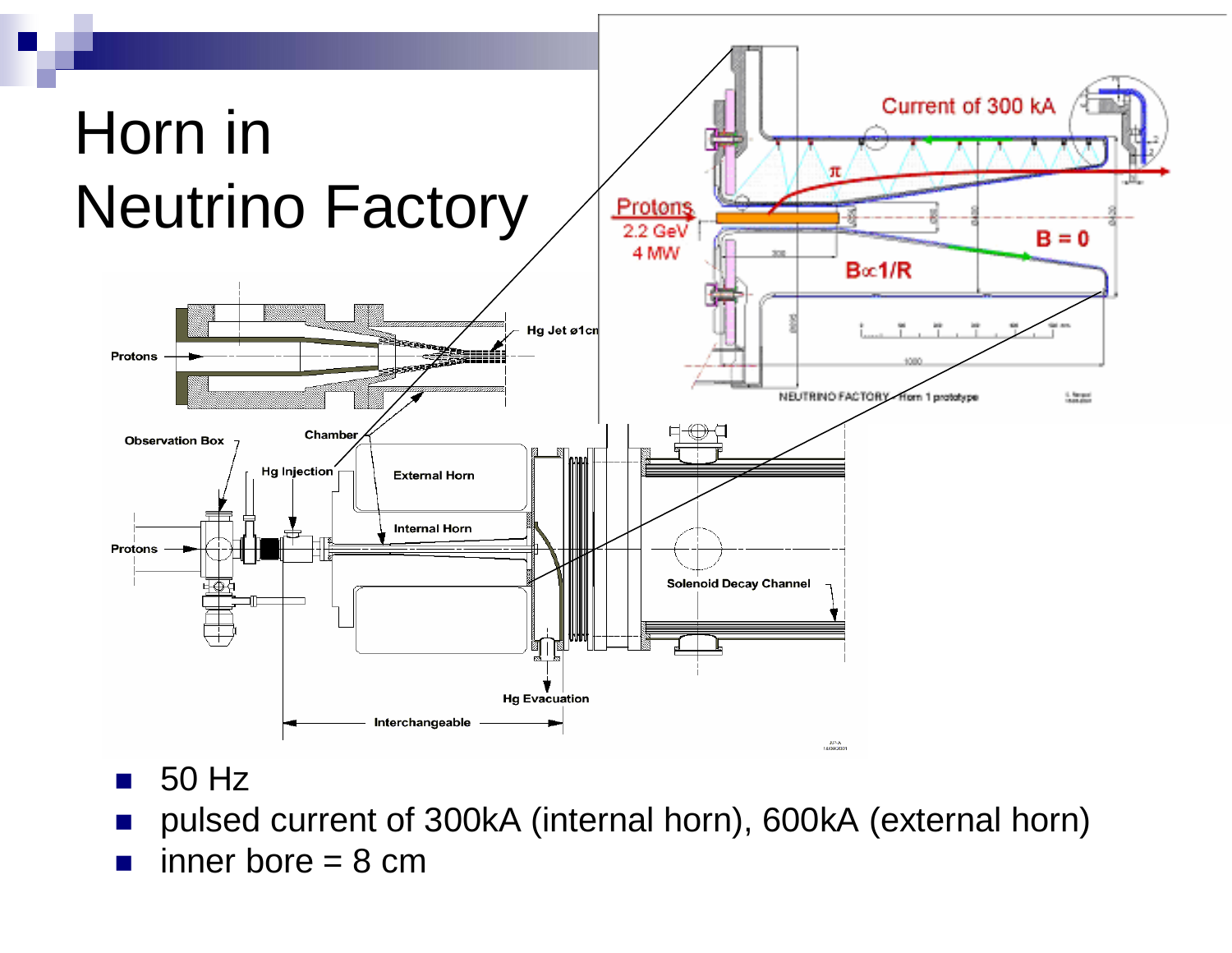#### Yield estimate

ISS report Table 8. Pion and muon production estimates in different cases.

| Case                    | Reference          | Program      | $E_{p}$       | $p$ Range  | $\mu/\pi$ | $\mu/\pi$ |
|-------------------------|--------------------|--------------|---------------|------------|-----------|-----------|
|                         |                    |              | (GeV)         | (GeV/c     |           | per GeV   |
| FFAG Solenoid           | [31]               | <b>MARS</b>  | 50            |            | 1.2       | 0.024     |
| FFAG Solenoid           | $[31]^{a}$         | <b>MARS</b>  | 50            | $0 - 1000$ | 2.0       | 0.040     |
| CERN Solenoid           | $\lceil 32 \rceil$ | <b>FLUKA</b> | $2.2^{\circ}$ | $50 - 800$ | 0.18      | 0.082     |
| CERN 300kA Horn (?)     | $\lceil 34 \rceil$ | <b>MARS</b>  | $2.2^{\circ}$ | 50-800     |           | 0.010     |
| CERN $400kA$ Horn $(?)$ | $\left[34\right]$  | <b>MARS</b>  | $2.2^{\circ}$ | $50 - 800$ |           | 0.014     |
| CERN Solenoid (?)       | $\lceil 34 \rceil$ | <b>MARS</b>  | $2.2^{\circ}$ | $50 - 800$ |           | 0.017     |
| <b>CERN</b> Solenoid    | [34]               | <b>MARS</b>  | 16            | $50 - 800$ |           | 0.025     |
| Study 2a                | [21, 41]           | <b>MARS</b>  | -25           | $0 - 1000$ | 0.8       | 0.033     |

CERN NF note 42

| Horn               | $\pi^+$ /POT/GeV |                          |
|--------------------|------------------|--------------------------|
| $300\ \mathrm{kA}$ | 0.021            | no material absorption   |
| after 1 m          | 0.014            |                          |
| $300\ \mathrm{kA}$ | 0.016            | with material absorption |
| after 1 m          | 0.010            |                          |
| $400 \text{ kA}$   | 0.020            | with material absorption |
| after 1 m          | 0.014            |                          |

Thinner conductor is better  $\boldsymbol{\rightarrow}$  strength?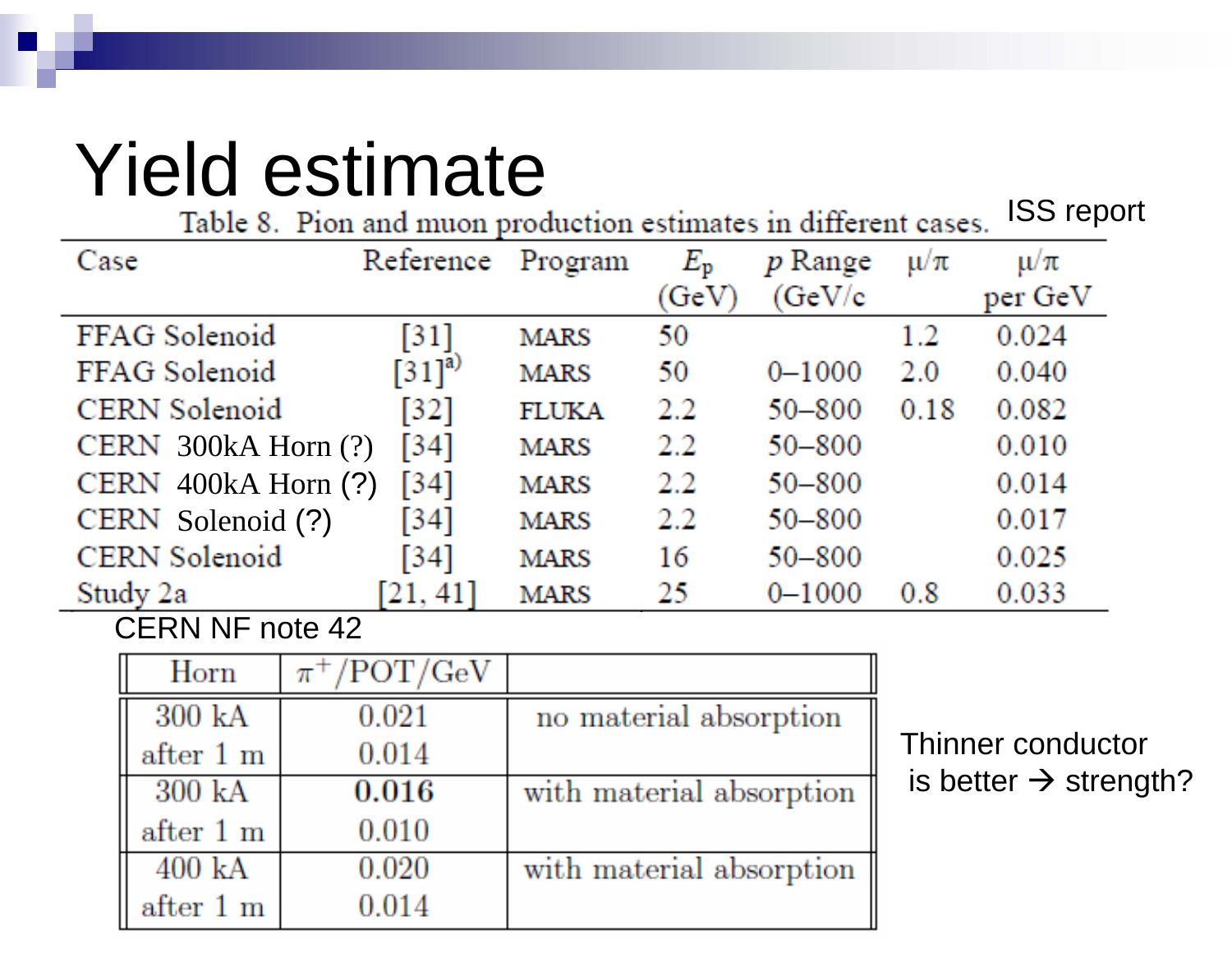#### Proton beam dump

- No way to extract protons off solenoid
- **All the beam energy** should be dumped in Solenoid
- Circulated mercury pool, provided from jet target
- Radiation in solenoid should be an issue

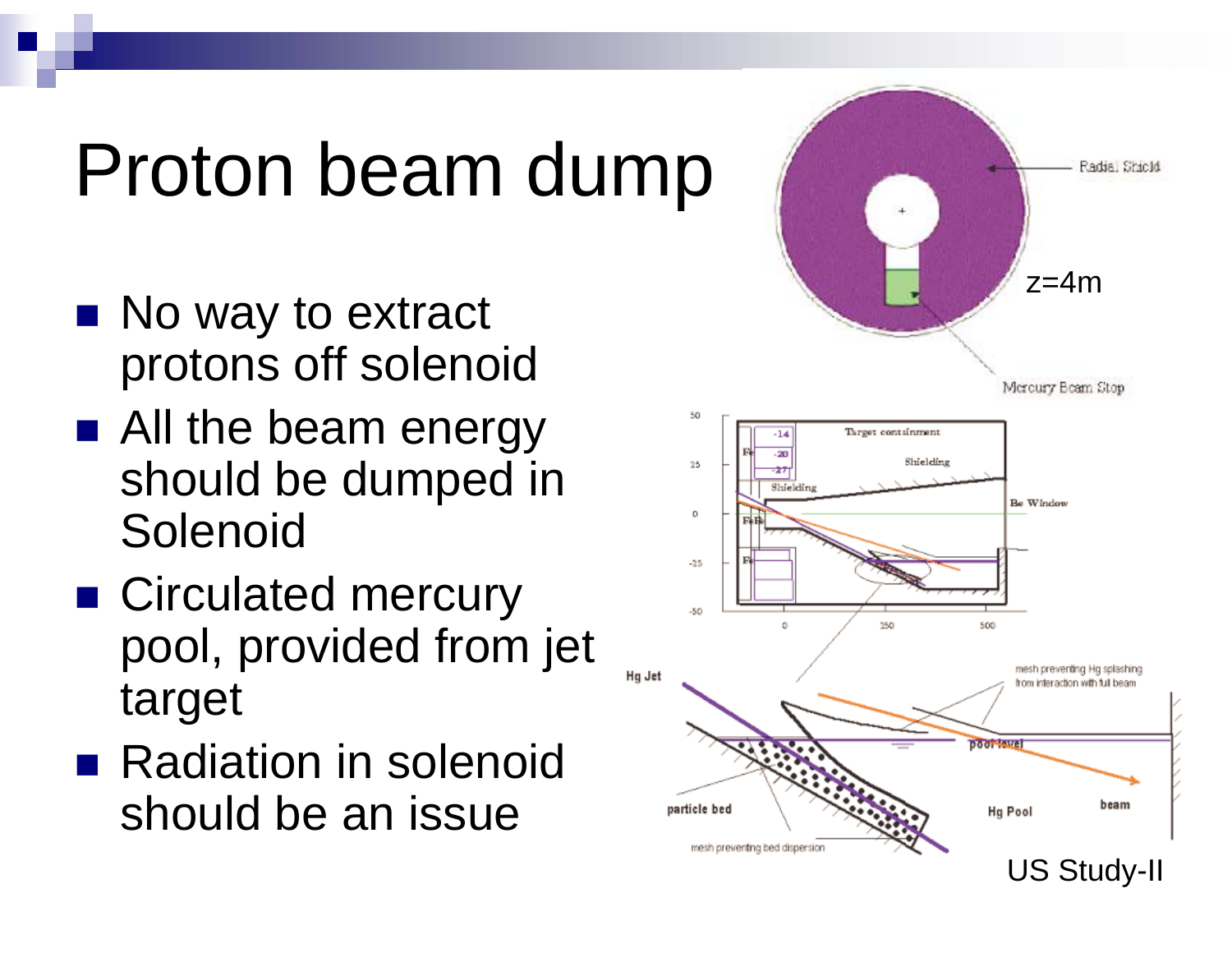### Radiation dose

- 70% of beam power is deposited in target cell
- 40kW in Coaxial shield around target
	- $\square$  peak ~ 10 W/g  $\rightarrow$  10<sup>11</sup> Gy/yr
- 589kW in Surrounding Shield

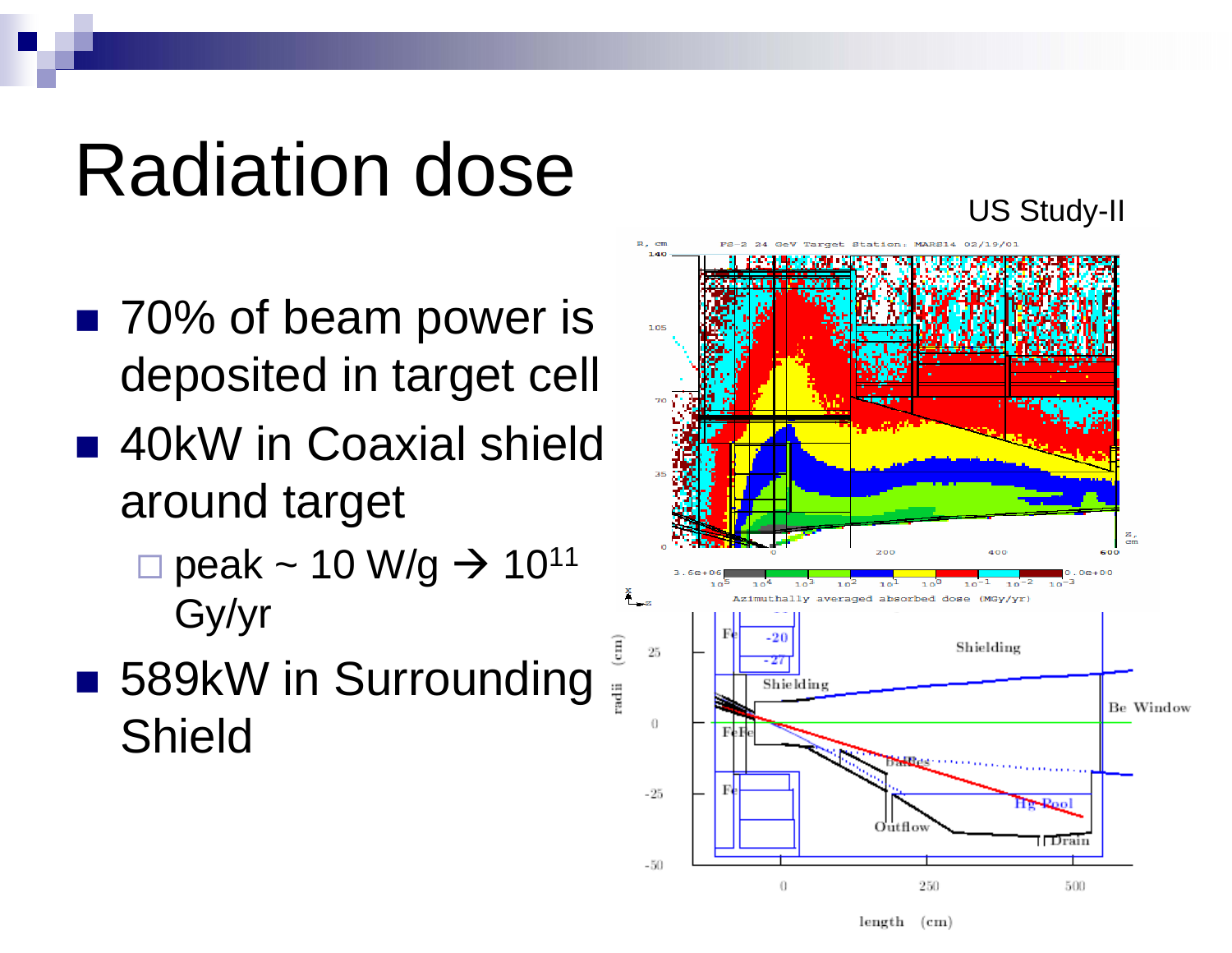#### Lifetime

#### k. Solenoid

- $\Box$ DC operation
- $\Box$  Radiation dose on superconducting coil
	- should be < 100MGy
	- **n** insert heavy material shield into solenoid bore

#### $\mathbb{R}^3$ Horn

- $\Box$  vibration by pulsed current
	- $\blacksquare$  10º pulses/yr at 50 Hz
	- MiniBOONE horn: 170 kA, 5 Hz for 8 GeV
	- T2K horn: 320 kA, <0.6Hz, for 30-50GeV
- □ Radiation
	- No shield around target

#### US study-II

| Component        | Radius        | Dose/yr                   | Max allowed Dose 1 MW Life 4 MW life |        |        |
|------------------|---------------|---------------------------|--------------------------------------|--------|--------|
|                  | $\mathbf{cm}$ | $(Grays/2 \times 10^7 s)$ | (Grays)                              | years) | years) |
| Inner shielding  | 7.5           | $2 \times 10^{11}$        | $10^{12}$                            |        | 1.25   |
| Hg containment   | 18            | $2\times10^9$             | $10^{11}$                            | 50     | 12     |
| Hollow conductor | 18            | $1 \times 10^9$           | $10^{11}$                            | 100    | 25     |
| Superconducting  | 65            | $6 \times 10^6$           | $10^{8}$                             | 16     |        |
| coil             |               |                           |                                      |        |        |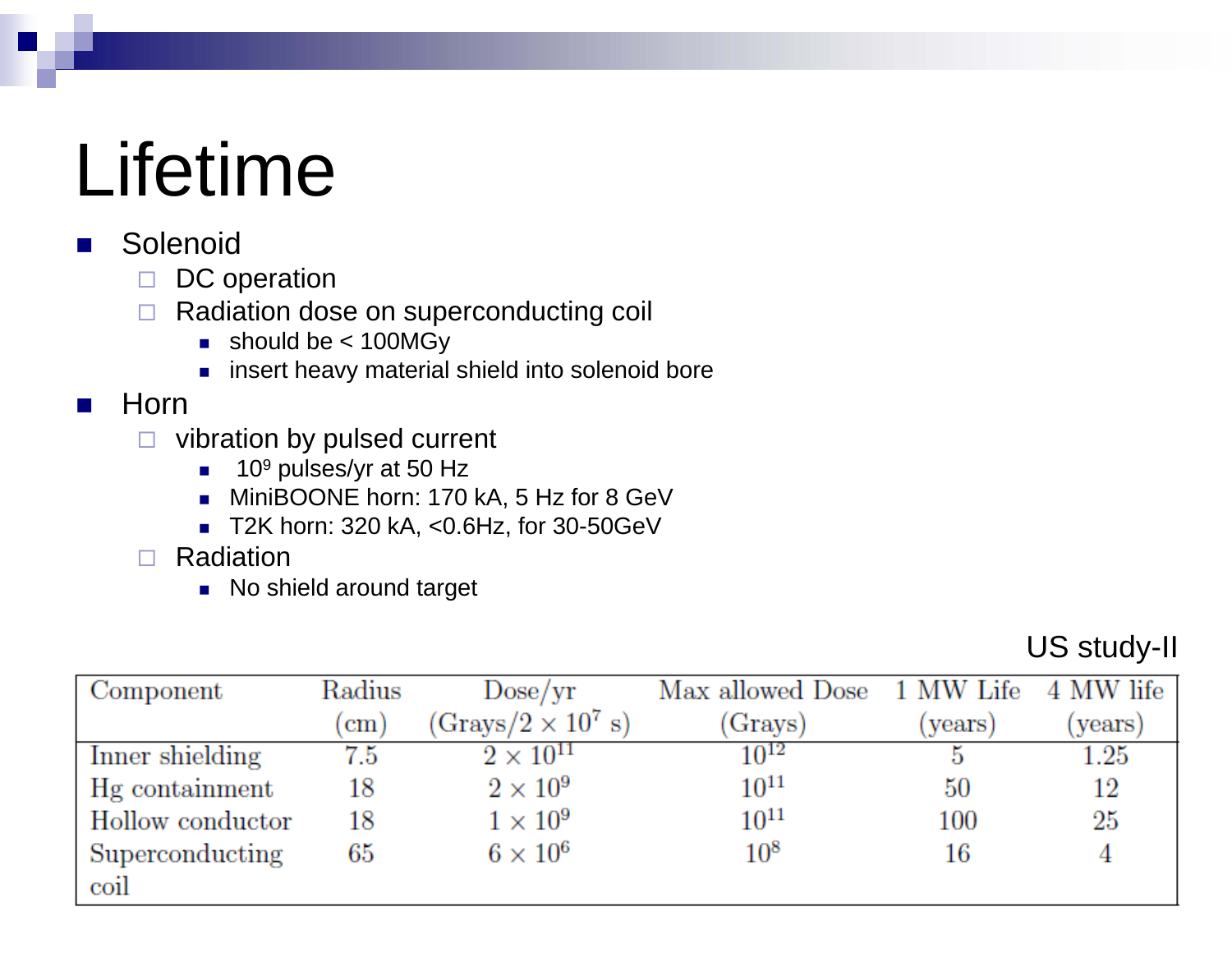### Possible staged approach

- $\mathcal{L}_{\mathcal{A}}$  Upgrade scenario from Super Beam to Neutrino Factory
	- $\Box$  Horn + DecayVolume
		- **Deta** low freqency
		- $\blacksquare$  off axis
	- $\Box$  Horn + DecaySolenoid
		- **Low frequency**
	- □ Solenoid + DecayVolume
		- Г High frequency
		- $\blacksquare$  on axis
	- □ Solenoid + DecaySolenoid
		- $\blacksquare$  High frequency
- $\mathcal{L}_{\mathcal{A}}$  Upgrade scenario from muon exp. to Neutrino Factory
	- $\Box$  Solenoid + DecaySolenoid (+bent solenoid)
		- Г backward capture
		- Г momentum selection
		- Low energy + SolidTarget
	- $\Box$  Solenoid + DecaySolenoid
		- Г forward
		- г High energy + MercuryJet

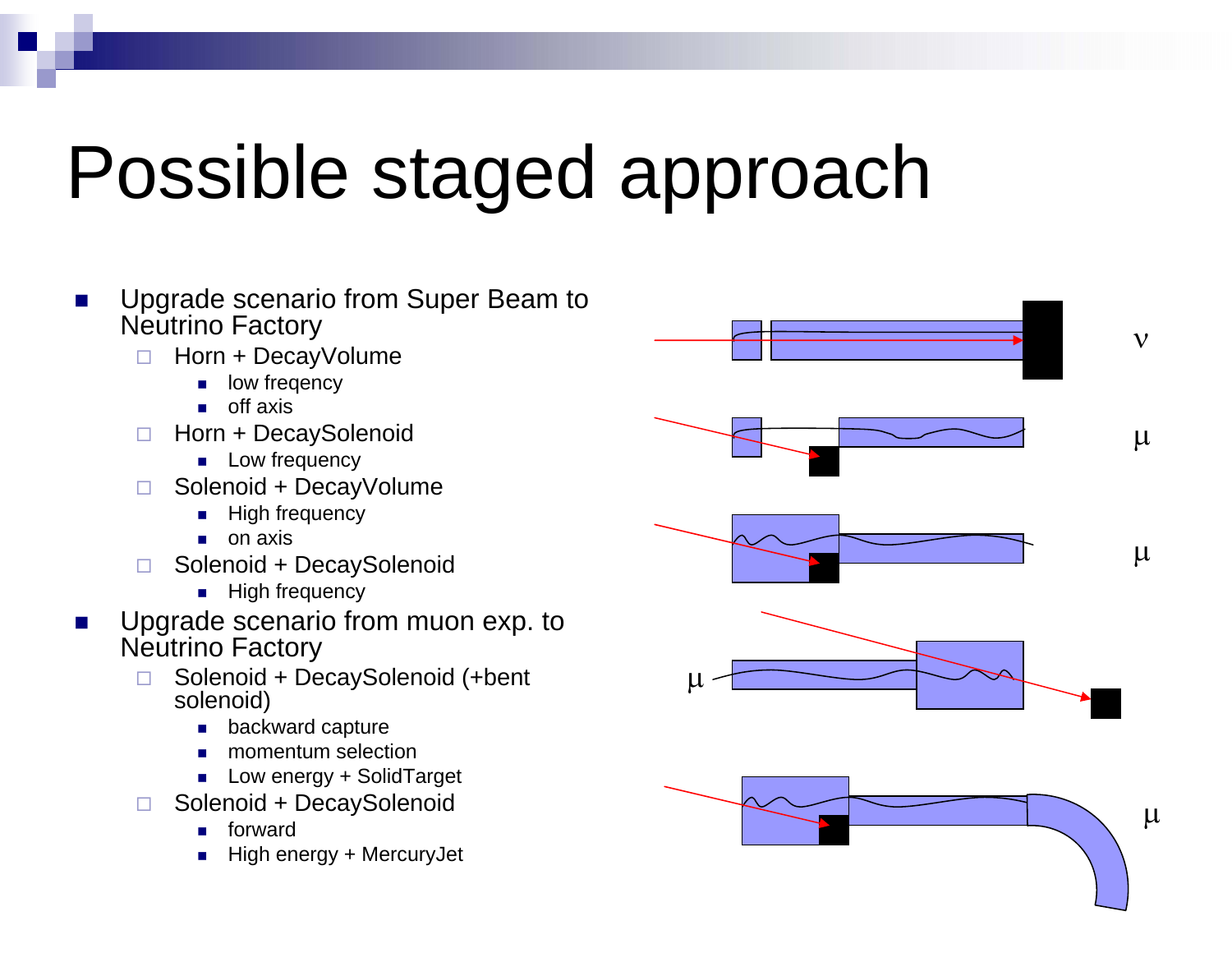#### Superconducting Coil

- COMET case
	- $\Box$ 5T
	- п 1m bore
	- $\Box$ 10W (peak: 0.02W/kg)
	- $\Box$ 0.4 MGy/yr for 0.1MW beam
	- $\Box$ Detector thin solenoid technique
	- $\Box$ Indirect cooling
	- $\Box$ Al-stabilized cable (NbTi)
	- $\Box$  Well-established technology
		- ATLAS, BESS, CMS, …
	- $\Box$ 6cm thick
	- $\Box$ 80A/mm2 (566A/mm2 in NbTi)
	- $\Box$ 1ton coil mass
	- $\Box$ 12MJ

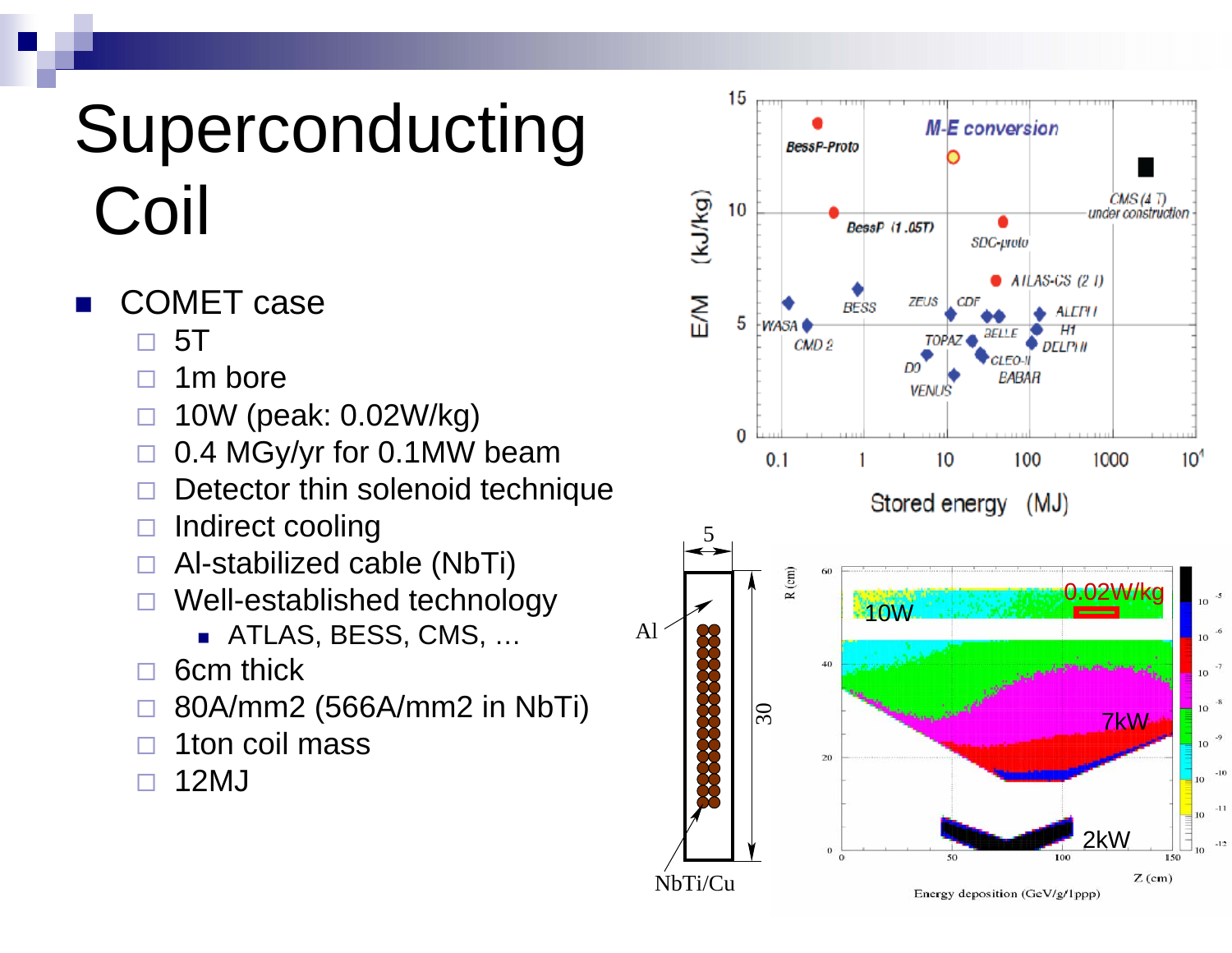#### Superconducting Coil

- US Study-II case
	- $\Box$ 14T
	- $\Box$ 1.3 m bore
	- П.  $\sim$ 0.3W/kg
	- $\Box$  $\Box$  3MGy/10<sup>7</sup>s for 1MW beam
	- П. Fusion reactor technique
	- П. Direct cooling
	- $\Box$ Cable in Conduit
	- $\Box$ 64cm thick
	- $\Box$ 20A/mm2 (234A/mm2)
- $\mathcal{L}^{\text{max}}$  R&D
	- П Radiation
		- **now insulation with organic material up to** 10 MGy
		- change Jc, resistivity